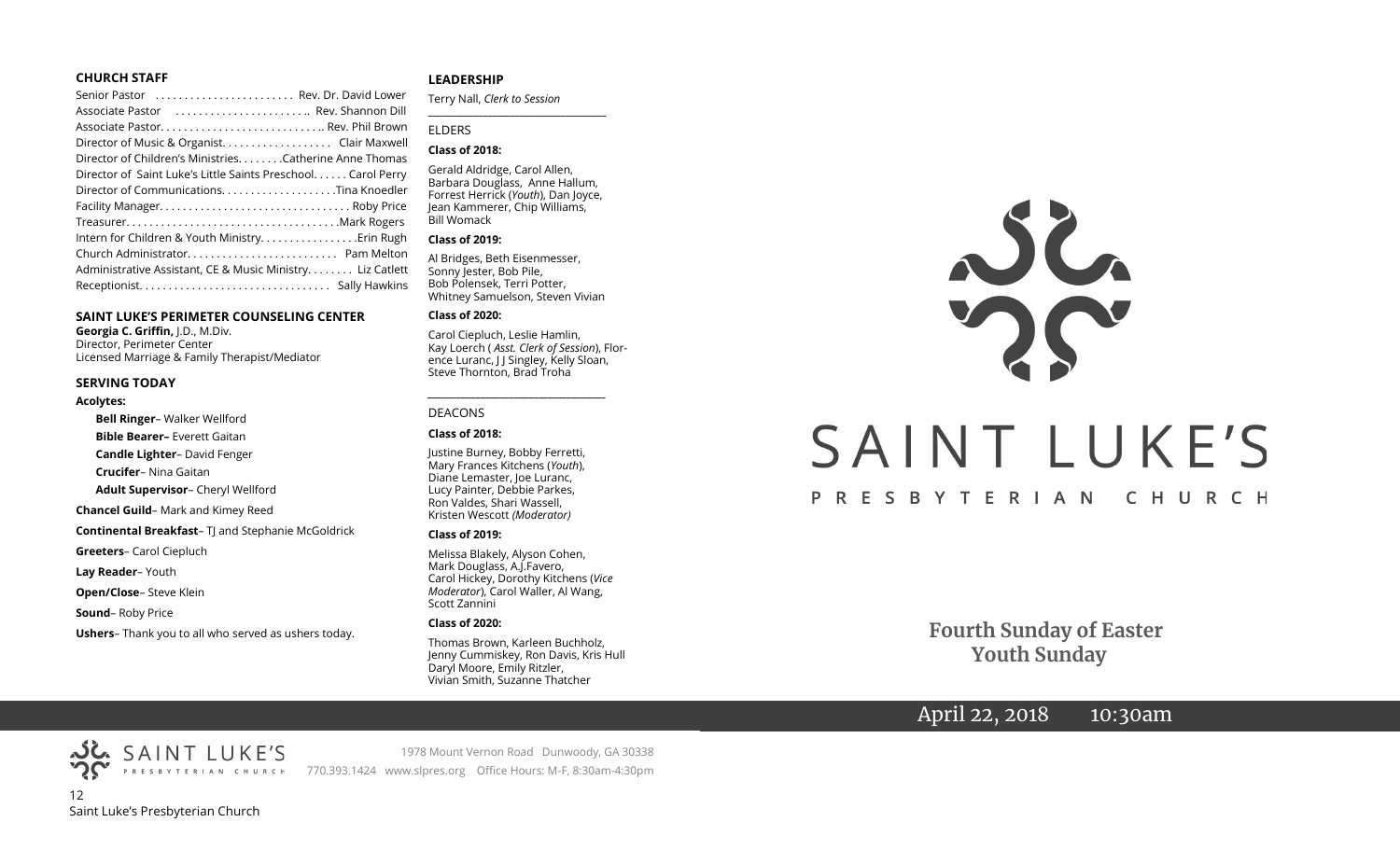

1978 Mount Vernon Road • Dunwoody, Georgia 30338 770.393.1424 • www.slpres.org

# **April 22, 2018**

Fourth Sunday of Easter

## **Liturgical Color:** White

*Liturgical colors can orient us to the season of the church year and help to engage the sense of sight in worship. White is used for special seasons in the redemptive work of Jesus Christ, such as Easter.* 

*Flowers in the sanctuary are given by Saralyn Hill, to the glory of God and in loving memory of her late husband, Charles Lee Hill, Sr.* 

# **SUNDAY SCHEDULE**

8:30am Chapel Communion Service 9:30am Sunday School 10:30am Sanctuary Worship Service

*Nursery available at all services and Sunday School.* 

# MISSION

Responding to God's call and empowered by the Holy Spirit, we invite all to join us in knowing, serving, and sharing Jesus Christ here and around the world.

VISION

To be a beacon of faith, hope, and love– every member an active disciple in Christ's ministry.

# **WELCOME, GUESTS!**

We are delighted you are worshipping with us.

**DURING** the Welcome, please print the requested information on the Friendship Pad and pass the Friendship Pad down the pew.

**AFTER** the worship service, please join us outside the Sanctuary where our Pastors or a church officer will be available to answer questions and provide you with a loaf of freshly-baked bread.

**FOR MORE** information about our programs, ministries or membership, please contact one of our Pastors at 770.393.1424, or visit our website: slpres.org.

# **THAT ALL MAY WORSHIP**

**ASSISTIVE** A hearing loop is  $\mathcal{D}_{\mathbf{r}}$ accessible by switching hearing aids to T-coil. Also, large print hymnals and back cushions are available. Please contact an usher for further assistance.

**CHILDREN** are a precious part of our church family, and we welcome them in worship. Worship notebooks and tactile activities are available on the back ledges of the sanctuary for preschool and elementary ages. Each week, children are invited to walk up for an age-appropriate message during "Tell Us Our Story." After that time, they may remain in worship, go to Faithful Friends (K-2nd) or go to child care (PreK and younger).

## **HABITAT, JUST THREE MORE WORKDAYS** —

Just three more work days remaining until another amazing story of Saint Luke's members making a difference is complete! Thank you to all of you who have been a part of creating this story! Saint Luke's members and their friends have created a lot of them over the years. It will be a joyful day on April 28 when this latest one is added.

Register on the internet at the Atlanta Habitat Volunteer Hub Site using the following link.

## www.stlukes.atlantahabitat.volunteerhub.com

Try to sign up a week prior to the day you plan to work. And if you need more time, then try to sign up at least three days prior to the selected work day. There is one Thursday - April 26. If you can work that day, great! We will have the usual car pool arrangement. If you need a ride or are willing to drive, meet at the church parking lot (Manhasset Street) in time for a 7:00 AM departure each workday. Contact Daryl Moore with any questions, ddmoore@yahoo.com.

**CALLING ALL SAINT LUKE'S WOMEN!** You are all invited to the Presbyterian Women's Annual Spring Gathering on Monday, May 14, starting at 6pm for fellowship and punch in the lobby, followed by a potluck dinner and church service in the Chapel, led by our guest speaker, Reverend Betsy Turner. ALL are welcome, and it's a fun and casual event! Please register on the sign-up poster in the lobby. For questions, contact either Fern Mitropoulos: [tmitropoulos@comcast.net](mailto:tmitropoulos@comcast.net) or Sandra Dubois: sandradubois@bellsouth.net. Hope to see you there!

## **IOH VOLUNTEERS NEEDED** — Interfaith

Outreach Home (IOH) provides transitional housing for homeless families. On the third Thursday of each month, when the adults have life skills training, Saint Luke's provides and delivers a meal which feeds about 10 adults and 15 children. Meal expenses are reimbursable by Saint Luke's. Volunteers are needed for the following Thursday: May 17. Please sign up in the lobby or contact Al Bridges at [bridgtr@aol.com](mailto:bridgtr@aol.com) or 770.394.6581.

**THORNWELL** — Join us June 7-9 for the Thornwell Mission Trip. This trip is perfect for any age. Thornwell Children's Home is located in Clinton, SC. Thornwell's foster care program, residential program, and family and educational support programs offer homes to at-risk children that are safe and loving, hope for a brighter future, and wholeness and healing. Email Christine Crutchfield with any questions, gafrog01@hotmail.com.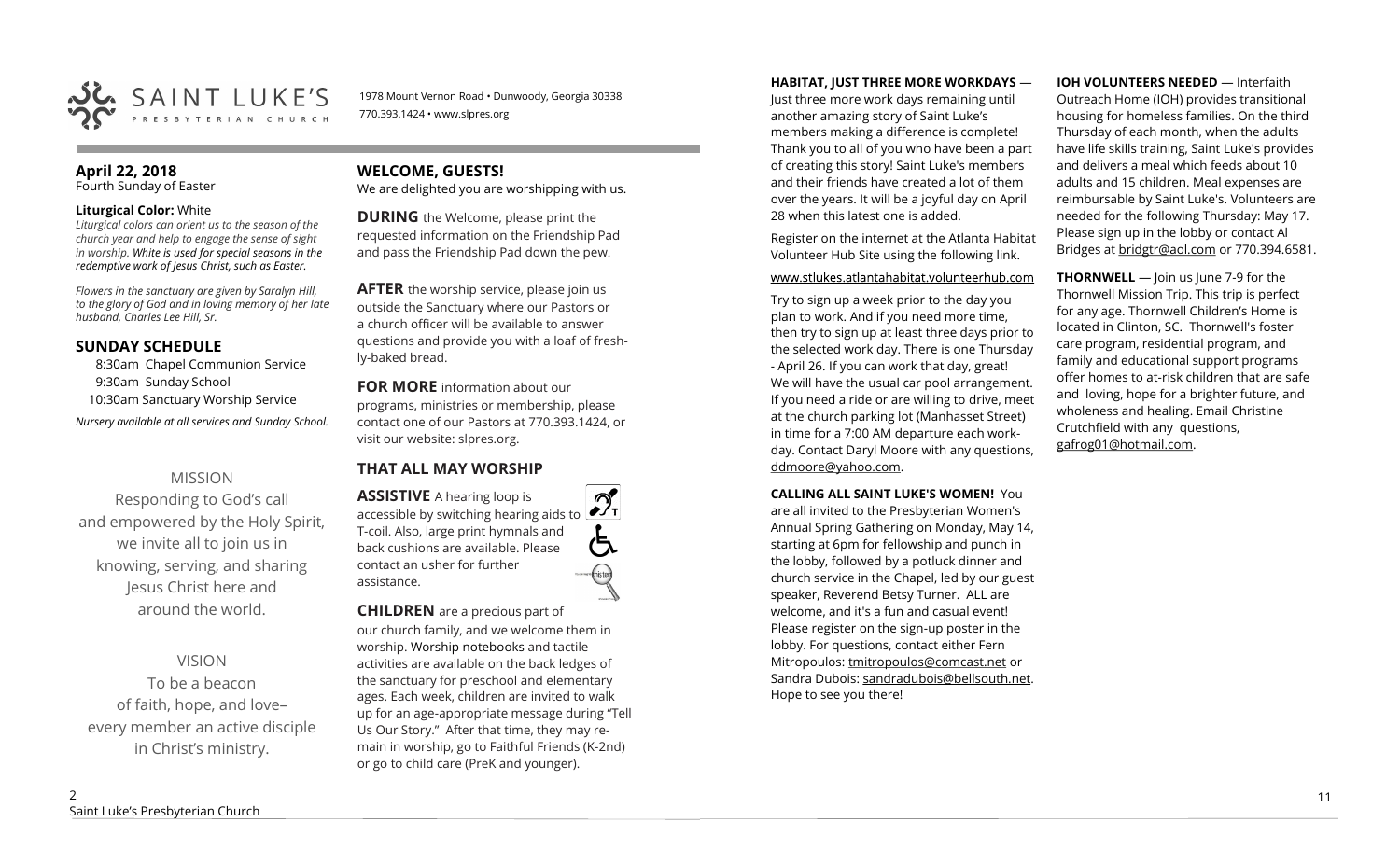# YOUTH MINISTRY

**Phil Brown philbrown@slpres.org / 770.393.1424 ext. 238**   $\_$  ,  $\_$  ,  $\_$  ,  $\_$  ,  $\_$  ,  $\_$  ,  $\_$  ,  $\_$  ,  $\_$  ,  $\_$  ,  $\_$  ,  $\_$  ,  $\_$  ,  $\_$  ,  $\_$  ,  $\_$  ,  $\_$  ,  $\_$  ,  $\_$  ,  $\_$  ,  $\_$  ,  $\_$  ,  $\_$  ,  $\_$  ,  $\_$  ,  $\_$  ,  $\_$  ,  $\_$  ,  $\_$  ,  $\_$  ,  $\_$  ,  $\_$  ,  $\_$  ,  $\_$  ,  $\_$  ,  $\_$  ,  $\_$  ,

# **HERE'S WHAT'S COMING UP IN YOUTH MINISTRY:**

# **SUNDAY, APRIL 22**

Chastain at Saint Luke's in the evening.

# **SUNDAY, APRIL 29**

Movie clip night with discussion about the movie Wonder. Middle school at church, High School at the Sargent/Hurst house.

# **SUNDAY, MAY 6**

First Annual Youth Field day. Families (siblings too) are invited to a great afternoon of field games and a cook out, hosted by the Youth Leadership Council. Location TBD, time 4- 7pm. We need some adults to help with food and set up (i.e. grill master and side cooker extraordinaire, table transportation, etc.) let Phil know.

# **SUMMER TRIPS**

Thank you for your continued interest in summer trips, Please register ASAP! Dates and information can be found on the Saint Luke's website. There is still lots of room on all the trips.

# MUSIC MINISTRY

**Clair Maxwell clairmaxwell@slpres.org / 770.393.1424 ext. 227** 

\_\_\_\_\_\_\_\_\_\_\_\_\_\_\_\_\_\_\_\_\_\_\_\_\_\_\_\_\_\_\_\_\_\_\_\_\_\_\_\_\_\_\_\_\_\_\_\_\_\_\_\_\_\_\_\_\_\_\_\_\_\_\_\_\_\_\_\_\_\_\_\_\_\_\_\_\_\_\_\_\_\_\_\_\_\_\_\_

# **CHOIR REHEARSALS ON WEDNESDAYS**

5:00-5:45pm Cherub Choir, Ages 4-5, *Yvonne Miller, Director*  5:00-5:45pm Westminster Choir, Grades 1-5, *Clair Maxwell, Director*  6:30-7:20pm Festival Ringers, Youth & Adults, *Clair Maxwell, Director*  7:30-9:00pm Chancel Choir, Youth & Adults, *Clair Maxwell, Director* 

# **SUMMER MUSIC**

Musicians are needed for our summer services at both 8:30 and 10:30 worship. Dates this year are June 3 – August 12. Soloists, instrumentalists and small groups are welcome. Contact Clair about Sundays when you could share your gifts.

# **In Preparation for Worship**

"As Christians, we stay for the sake of others." *– Jack Singley*

# **Gathering Prayer**

**Prelude** Seek Ye First the Kingdom of God *Karen Lafferty* 

**Chiming of the Hour**

# **Welcome and Announcements**

*If you are new to Saint Luke's today, welcome, we are so glad you are here! We have a gift of fresh bread we would love to give to you as a token of our gratitude. Please introduce yourself after worship to receive your welcome gift.*

*Please take the time now to fill out the Friendship Pads situated at the end of each pew. Write down your names and pass the pad down the pew, so that you may greet your pew neighbors by name and that we may know you are here.*

# **Call to Worship\***

Leader: Today is the day the Lord has made.

- **People: Let us rejoice and be glad.**
- Leader: We are the church when we are together.
- **People: Let us worship God.**

# **Hymn #611\*** Joyful, Joyful, We Adore Thee

**Call to Confession\***

Leader: The Lord be with you. **People: And also with you.** Leader: Let us pray.

# **Prayer of Confession\***

# **Dear God,**

**It is hard to do what you want us to do.** 

**To know when to stand up and when to sit.** 

**To know when to speak up and when to be quiet.** 

**Forgive us when we do not act with boldness following you.** 

**When we let the chains of the world around hold us back.** 

**Teach us to follow your promise of hope, love, and freedom.** 

**Listen to the prayers of our hearts...***(Silence is kept for personal reflection.)*

Leader: Lord, in your mercy.

**People: Hear our prayer. Amen.**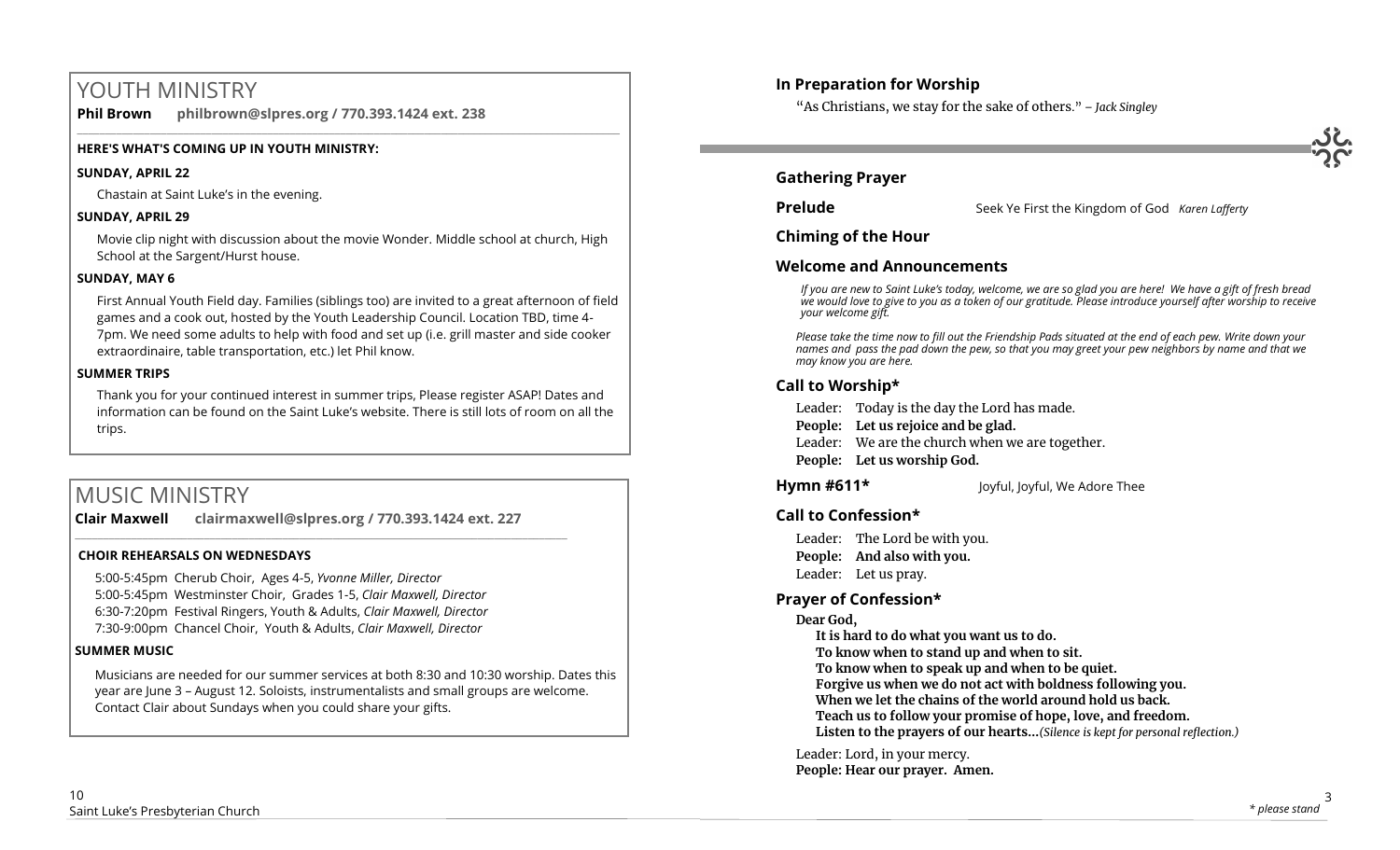## **Assurance of Forgiveness\***

## **Song of Praise #238\*** Thine Is the Glory

**Thine is the glory, risen, conquering Son; endless is the victory thou o'er death hast won!**

## **Passing the Peace of Christ\***

Leader: May the peace of Christ be with you. **People: And also with you.** 

## **Prayer for Illumination**

**Scripture Lesson** Acts 16:16-34, *page 128 of the New Testament* 

Leader: The Word of the Lord. **People: Thanks be to God.**

## **Tell Us Our Story**

*Faithful Friends for PreK, Kindergarten and First Grade will meet today. Parents may register children in the narthex and pick up after worship in the Harbor. Parents may take their younger children (through PreK) to our nursery, Room 120 in Sheppard Hall.* 

**Sermon Forrest Herrick, Mary Frances Kitchens,** Jack Singley and Emily Vail

**Hymn #321\*** The Church's One Foundation

*Stanzas 1, 4, and 5*

## **Affirmation of Faith\*** Apostle's Creed

**I believe in God, the Father Almighty, Maker of heaven and earth, and in Jesus Christ, His only Son, our Lord; who was conceived by the Holy Ghost, born of the Virgin Mary, suffered under Pontius Pilate; was crucified, dead, and buried; he descended into hell; the third day he rose again from the dead; he ascended into heaven, and sitteth on the right hand of God the Father Almighty; from thence he shall come to judge the quick and the dead.**

 *continued on the next page*

# S P L A S H ! CHILDREN'S MINISTRIES

**Catherine Anne Thomas cathomas@slpres.org / 770.393.1424 ext. 228 \_\_\_\_\_\_\_\_\_\_\_\_\_\_\_\_\_\_\_\_\_\_\_\_\_\_\_\_\_\_\_\_\_\_\_\_\_\_\_\_\_\_\_\_\_\_\_\_\_\_\_\_\_\_\_\_\_\_\_\_\_\_\_\_\_\_\_\_\_\_\_\_\_\_\_\_\_\_\_\_\_\_\_\_\_\_\_\_\_\_\_\_\_\_\_\_\_\_\_\_\_\_\_\_\_\_** 

## **CHILDREN'S HOSPITALITY NEEDED**

The first impression we leave with many families is the experience we deliver in our child care area. It is for that reason that we are offering ALL members the opportunity to serve in a new – and easy – capacity. This ministry is called Children's Hospitality, and it only requires 30 minutes of your time and a warm smile.

From 10:15am (at the conclusion of Sunday School) until approximately 10:45am (after Tell Us Our Story) our Hospitality volunteer will be stationed behind or around the preschool desk in Sheppard Hall. They will keep an eagle-eye out for visitors who may not know where to go, as well as for member families just to say "good morning".

Here is the link to sign up: https://tinyurl.com/slpcchildhosp.

## **SHIPWRECKED!**

Shipwrecked VBS registration is live! Get ready for an adventure to an uncharted "island" experience where kids are anchored in the truth that Jesus helps them in many ways to weather life's storms. Here are the links for registration.

3's through 3rd Grade: https://tinyurl.com/slpcvbs2018-1 4th and 5th Grade: https://tinyurl.com/slpcvbs2018-2

## **VBS VOLUNTEERS (A.K.A. CREW MEMBERS)**

Our castaways will need many crew members to guide their journey. Here are the links to sign up and get ready to set sail!

Adult "Crew Members": https://tinyurl.com/slpcvolvbs2018 Youth "Crew Members": https://tinyurl.com/slpcyouthvbs2018

## **ONE MORE THING**

We need carboard boxes of all shapes and sizes for VBS. Please drop off on the Great Hall stage when you are in the building.

## **READY THE SHIP, VBS DECORATING!**

Help us get Shipwrecked ready! Join us on the following days to help us decorate for our upcoming VBS. Contact Catherine Anne Thomas, [cathomas@slpres.org](mailto:cathomas@slpres.org) for child care.

- Decorating & Desserts: Monday, April 23, 7- 9pm
- Decorating & Donuts: Friday, April 27, 9:15am 12:15pm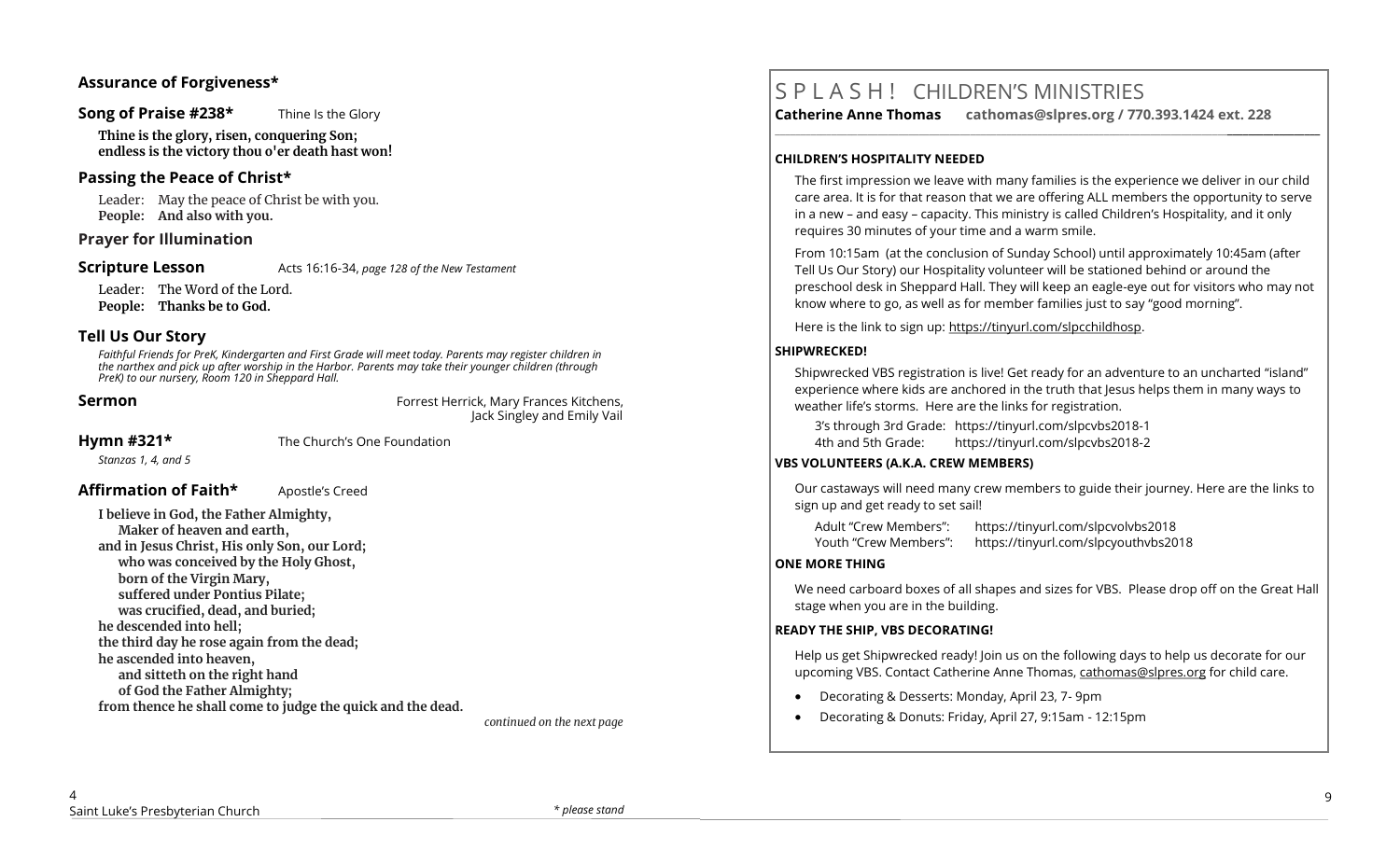# ADULT MINISTRY

**Shannon Dill shannondill@slpres.org / 770.393.1424 ext. 229**   $\_$  ,  $\_$  ,  $\_$  ,  $\_$  ,  $\_$  ,  $\_$  ,  $\_$  ,  $\_$  ,  $\_$  ,  $\_$  ,  $\_$  ,  $\_$  ,  $\_$  ,  $\_$  ,  $\_$  ,  $\_$  ,  $\_$  ,  $\_$  ,  $\_$  ,  $\_$ 

# **ADULT SUNDAY SCHOOL**

Individual classes have begun. Please see the website for a full description of each class. (http://slpres.org/program-ministries/adult-ministry/sunday-school)

Faith Foundations: Room 232 House to House: Room 203 Seasons of the Spirit: Room 231/233 Soul Food: Room 234/236

## **FRIDAY MORNING MEN'S BIBLE STUDY**

Fellowship and Bible study every Friday from 6:40-8am in the Parlor with Dan Joyce.

## **BIBLE STUDY: "WAYFARERS"**

Come join David, Shannon or Phil as this week's preacher leads a study of the scripture for the upcoming Sunday's worship. Meet on Wednesdays at 10am in the church library.

## **NEW MEMBER CLASSES**

Our next classes and welcome of new members in April/May, will start Sunday, April 29 and will run for three consecutive Sundays. We will meet in the Session Room #109 at 9:30am. New members will be welcomed on Sunday, May 20 by the Session and the congregation. Please contact David Lower at davidlower@slpres.org with any questions.

# **FAITH AND PARENTING, MAY MEETING**

Please plan on gathering Sunday, May 20 at 5:15pm at the home of David and Amanda Lower. In early May, look for email details about dinner plans and topic for the meeting. Questions? Please contact David Lower at davidlower@slpres.org.

**I believe in the Holy Ghost; the holy catholic Church; the communion of saints; the forgiveness of sins; the resurrection of the body; and the life everlasting. Amen**

# **Moment for Saint Luke's Capital Campaign Justin Wilkes**

# **Prayers of the People**

**The Lord's Prayer Our Father, who art in heaven, hallowed be thy Name, thy kingdom come, thy will be done, on earth as it is in heaven. Give us this day our daily bread; and forgive us our debts, as we forgive our debtors; and lead us not into temptation, but deliver us from evil. For thine is the kingdom, and the power, and the glory, forever. Amen.** 

# **Offering Invitation**

Deliver me O God

*Giving is a tangible sign of worship. If you give electronically, there is a blue, laminated, electronic giving in the pew rack to place in the offering plate as it is passed.*

| <b>Offertory</b>                                                                                                          | I Shall Not Want Audrey Assad                                          | Taylor Link, Soloist                                                                                        |  |
|---------------------------------------------------------------------------------------------------------------------------|------------------------------------------------------------------------|-------------------------------------------------------------------------------------------------------------|--|
| From the love of my own comfort<br>From the fear of having nothing<br>From a life of worldly passions<br>Deliver me O God | And I shall not want<br>When I taste Your goodness<br>I shall not want |                                                                                                             |  |
| From the need to be understood<br>And from a need to be accepted<br>From the fear of being lonely                         |                                                                        | From the fear of serving others<br>Oh, and from the fear of death or trial<br>And from the fear of humility |  |

Deliver me O God